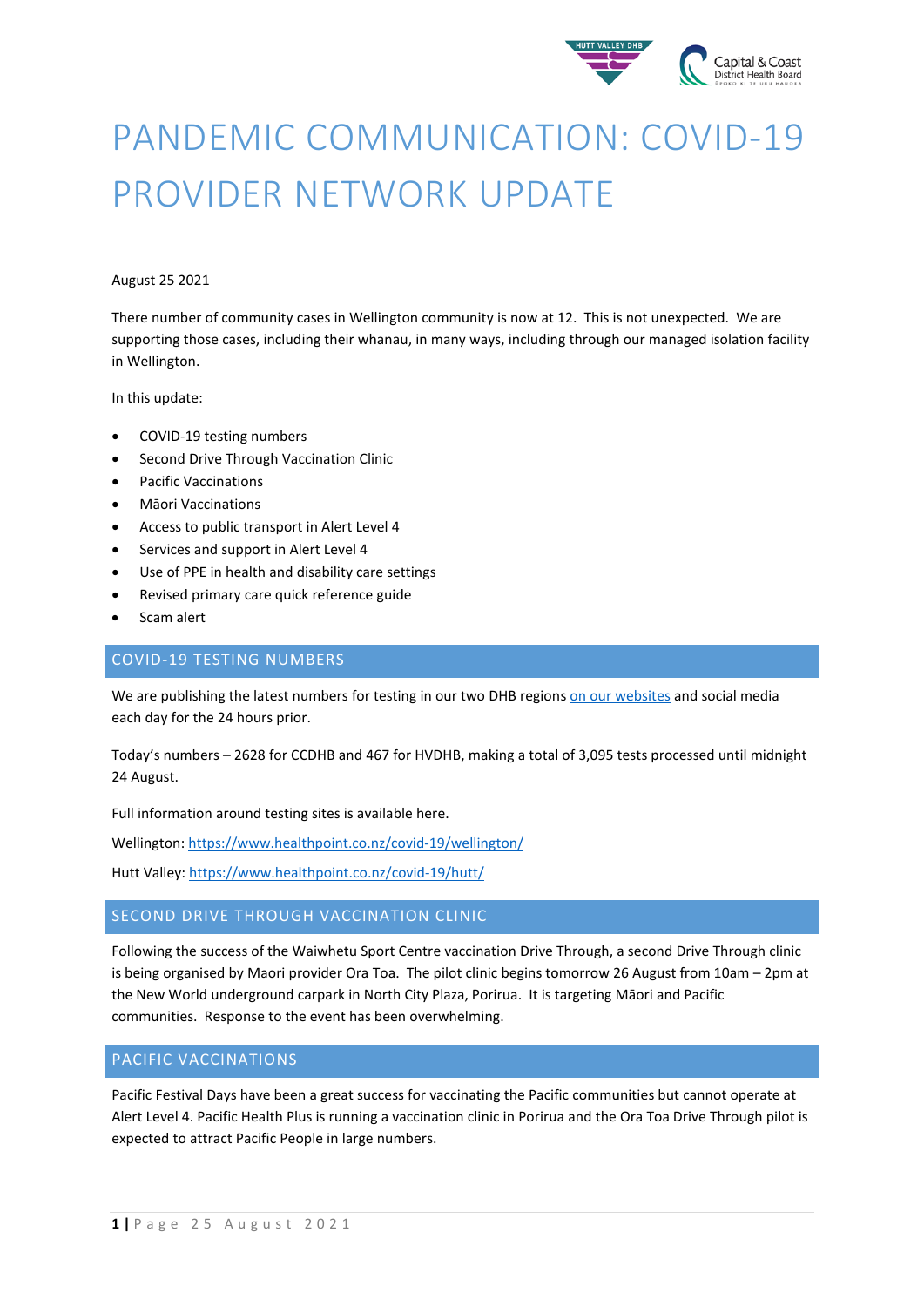

The Positively Pacific website and Facebook pages are a source of accurate and relevant information for the region's Pacific communities. You can see a walkthrough of the Pacific Health Plus clinic in action here <https://www.facebook.com/CCDHB/videos/201378025356086>

#### MAORI VACCINATIONS

All five Maori providers involved in the COVID-19 vaccination programme are now at the point where they have developed a steady rhythm to the delivery of vaccinations. Several weeks ago they were asked to double capacity and all responded to the need.

The challenge for them since the advent of the National Booking System has been the loss of the ability to target Maori through that system. However, they are all developing shadow systems where they are going out into their communities to assist people to book online. It is common to find people have no internet connections and therefore no ability to book vaccinations, so this outreach is important and valuable.

## ACCESS TO PUBLIC TRANSPORT DURING ALERT LEVEL 4

During Alert Level 4 Metlink has adopted the policy that all passengers must use the back door to enter buses, and have no attendants working on trains to provide boarding assistance. This is to give their drivers a safe bubble to work from, but creates accessibility issues for many disabled people who rely on public transport to access food, healthcare and other services.

Metlink has urged anyone who cannot board the bus by the rear entrance or board the train unassisted to contact them to arrange a (fare-free) taxi, wheelchair accessible vehicle, or other alternative transport. Please keep this in mind if you encounter people struggling to access necessities or your service due to inaccessible transport.

#### SERVICES AND SUPPORT AT ALERT LEVEL 4

Wellington City Council has produced a 'one-stop' resource page covering what to do if your clients/patients need food, where to get hot meals, how to sign up for priority grocery delivery, how to access emergency accommodation, and how to access financial support. See also the Quick Reference info sheet **attached**.

In particular, the site offers a line of support for people who feel unsafe in their bubble, or are worried about someone who may be vulnerable.

The council contact centre is available 24/7 on 04 499 4444 or by texting 3400.

An interactive map of where support services are located can be found here:

[https://wellington.govt.nz/news-and-events/news-and-information/civil-emergency-news-and](https://wellington.govt.nz/news-and-events/news-and-information/civil-emergency-news-and-information/covid-19/help-and-support---lvl-4/services-map)[information/covid-19/help-and-support---lvl-4/services-map](https://wellington.govt.nz/news-and-events/news-and-information/civil-emergency-news-and-information/covid-19/help-and-support---lvl-4/services-map)

### USE OF PPE IN HEALTH AND DISABILITY CARE SETTINGS

Ministry of Health continues to update this information, including the advice for community care providers who are providing care in people's place of residence. **See attached**.

We recommend you check this page regularly [https://www.health.govt.nz/our-work/diseases-and](https://www.health.govt.nz/our-work/diseases-and-conditions/covid-19-novel-coronavirus/covid-19-information-specific-audiences/covid-19-personal-protective-equipment-central-supply/personal-protective-equipment-use-health-and-disability-care-settings)[conditions/covid-19-novel-coronavirus/covid-19-information-specific-audiences/covid-19-personal-protective](https://www.health.govt.nz/our-work/diseases-and-conditions/covid-19-novel-coronavirus/covid-19-information-specific-audiences/covid-19-personal-protective-equipment-central-supply/personal-protective-equipment-use-health-and-disability-care-settings)[equipment-central-supply/personal-protective-equipment-use-health-and-disability-care-settings](https://www.health.govt.nz/our-work/diseases-and-conditions/covid-19-novel-coronavirus/covid-19-information-specific-audiences/covid-19-personal-protective-equipment-central-supply/personal-protective-equipment-use-health-and-disability-care-settings)